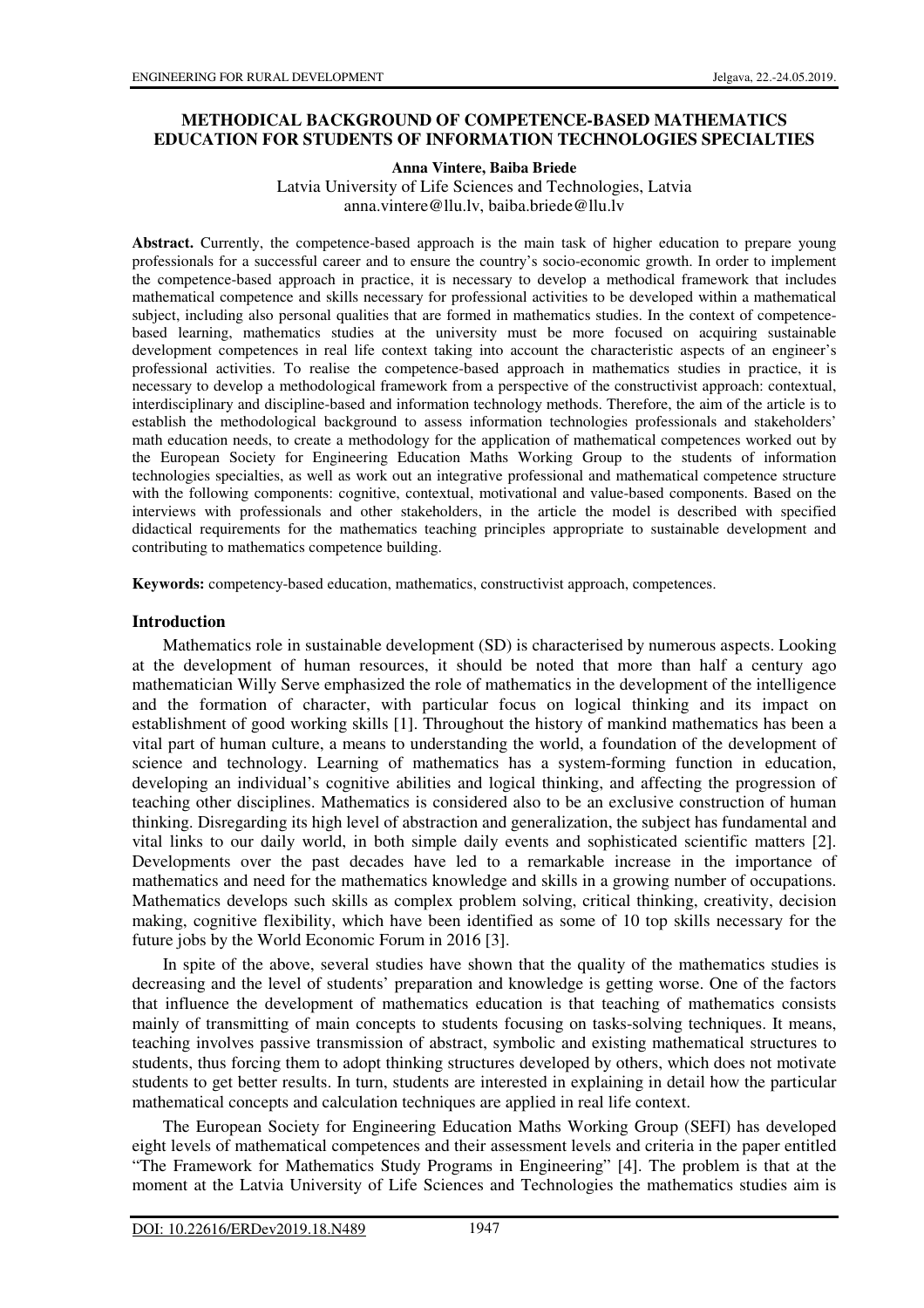mainly focused only on the assistance for acquisition of other subjects. However, in the context of SD, SEFI, and knowledge-based learning, university studies in mathematics should focus more on acquiring SD competence in real life, taking into account the skills required for an engineer's professional activity. Therefore, it is necessary to integrate SD competencies into the mathematics study programs according to professional/individual needs and employers' demands.

Therefore, to achieve the target 4.7 of the SD Goal 4 [5], which envisages that by 2030 all learners acquire the knowledge and skills needed to promote SD, mathematics education has to be transformed in order to build the information and communication technologies (ICT) industry specialists' competences necessary for SD, by assessing the potential contributions of mathematics to SD and taking into account that all study programs preparing specialists for the ICT industry are mathematics-intensive.

#### **Materials and methods**

In order to improve the education of ICT engineers, the focus should be on mathematics, as the mathematical knowledge of students deteriorates over the last decade, but the technologies are developing very rapidly, which is a key feature of the ICT industry.

Currently, the competence-based approach is the main task of higher education to prepare young professionals for a successful career and to ensure the country's socio-economic growth. In order to implement the competence-based approach in practice, it is necessary to develop a methodical framework that includes mathematical competence and skills necessary for professional activities to be developed within a mathematical subject, including also personal qualities that are formed in mathematics studies.

In this article the methodical background of the competence-based mathematical education is based on the pedagogical findings from different theoretical approaches, disciplines and traditions, and on policy documents concerning mathematical education and professional competence. In the development of the methodology such pedagogical findings have been taken into account: competence-based learnining, constructivist approach, integrative professional and mathematical competence structure appropriate to SD, as well as the European Union and Latvian national documents.

#### **Results and discussion**

Several pedagogical studies show that the development of competence-based mathematics education is based on a constructivist approach: contextual, interdisciplinary, disciplinary and information technology approaches that can be considered as a didactic basis for competence development.

Mathematical education for engineers as well as competencies to be acquired in the learning process are determined by "A Framework for Mathematics Curricula in Engineering" worked out by the SEFI Mathematics Working Group [4]. The methodology of this study is worked out based on the recommendations for engineering mathematics curriculum. The competence-based learning of mathematics as a result of the study process involves eight mathematical competences, which are devided into two groups:

- 1. ask and answer questions using mathematics: mathematical thinking, reasoning, problem solving, modelling;
- 2. cope with the mathematical language and its tools: presentment, symbols and formalism, communication, assistive aids and tools.

Based on the SEFI methodologies on degree of coverage, mathematics competencies acquired in the mathematics study course consist of four levels – ability can be applied in different life situations and in a new context, can be used in a certain situation that is just a little different from previously known, developed only at reproductive level, such competence is not required for students of this specialty.

In order to develop a professional and mathematical competence structure for ICT specialists that is appropriate for the SD, it should be taken into account that the development of professional mathematical competence can be developed through solving professionally oriented problems.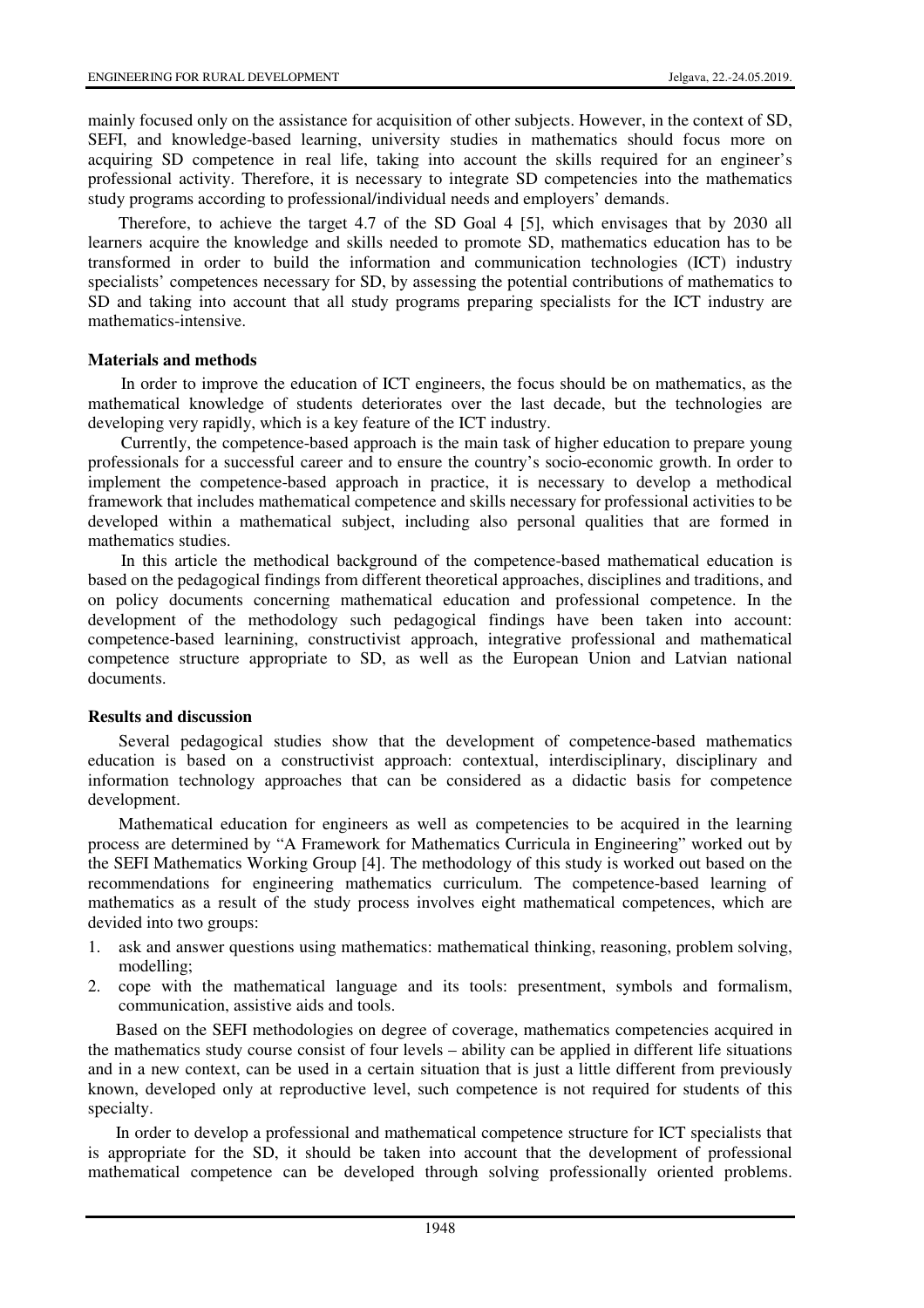Research has shown that by addressing a variety of professionally oriented problems, students acquire the ability to analyze the situation that is inherent in the future professional activity [6]. According to Svetlova N.I., students need to learn the different mathematical models of processes and phenomena used in professional activity [7].

Several studies show that the link between mathematics and ICT is based on the content of subject data. "In the process of learning mathematics a logical and algorithmic training of students is forming, skills of building mathematical models of phenomena and processes and for fulfilling numeric evaluation are developing, etc. ICT training provides the basis for understanding the information nature of the studied phenomena, allows the formulation and solution of problems in an effective visual form" [8].

The development of integrative professional and mathematical competence suggested by different authors [9] is based on the following components: cognitive and contextual approach, motivational and value-based as well as eflexive and assessment-based. First two components relate to the use of mathematics in ICT engineering and include practical skills to be used in their professional activities. According to the authors' research, motivational and value-based components are a key that influences mathematics learning at the university [10]. In turn, the reflective and evaluation components of mathematical competence are attributable to the methods and approaches used in mathematics teaching.

In accordance with the "Learning for the Future: Competences in Education for Sustainable Development" [11], SD should be seen as a continuous process of learning and change, involving a variety of actors and focusing on professional development in education, curriculum development and monitoring, and assessment. According to Pidlisnyuk (2010), effective education for sustainable development depends upon a combination of the following factors: legitimacy through the curriculum, new ways of learning, competence of staff, institutional development, partnership and finances [12].

The methodical background of the competence-based mathematics education has to include all themes of the UNESCO programme "Teaching and Learning for a Sustainable Future" [13]: curriculum rationale, sustainable development across the curriculum, contemporary issues and also teaching and learning strategies, which focus on developing teaching/learning skills with interactive, reflection and outdoor methods, and have to be worked out in cooperation with all stakeholders.

According to the World Economic Forum (WEF) 2018, a competent specialist of the 21st century will meet a challenge to "create a shared future in a fractured world" by mending it and leading systems in relation to "preparing workers for future, safeguarding our oceans, making meat sustainable, tackling waste and pollution, unlocking nature's value and secure air travel" [14]. The WEF predicts that the importance of mathematics education and IT skills, and demands for specialists with developed logical and analytical thinking will increase. The role of mathematics will increase crucially to keep a way to real sustainability of societies. In 2018, the WEF also focused on trends that will have a positive impact on business development by 2022. Clearly, these trends are mainly related to the field of ICT, which once again confirms the importance of ICT specialists' education. On the basis of the "Future of Job Survey", the WEF made an analysis of increase in skills until 2022 and further. Skills like analytical thinking, critical thinking and analysis, complex problem solving, reasoning, problem solving and ideation, systems analysis and evaluation are still in the top 10 of the most demanded top skills, and as mentioned above, these are the professional skills that can be developed through mathematics [15]. It is also planned that one of the professionals' skills will be active learning in 2022, as well as being familiar with various learning strategies, the development of which can be contributed by the teaching strategies used by the teacher during the studies at the university.

In the "National Development Plan (NDP) of Latvia for 2014-2020" one of the priority directions of action defines the development of the competences of the inhabitants of Latvia [16]. In order to develop the knowledge, skills and attitudes important for the life in the 21st century, a gradual transition to a competence-based model of education is being introduced in Latvian schools and preschools. In the "Education Development Guidelines 2014-2020" [17] the need is foreseen for researchers to support regular monitoring of the quality of education as well as the development of scientifically based instruments and indicators for the assessment of the quality of the learning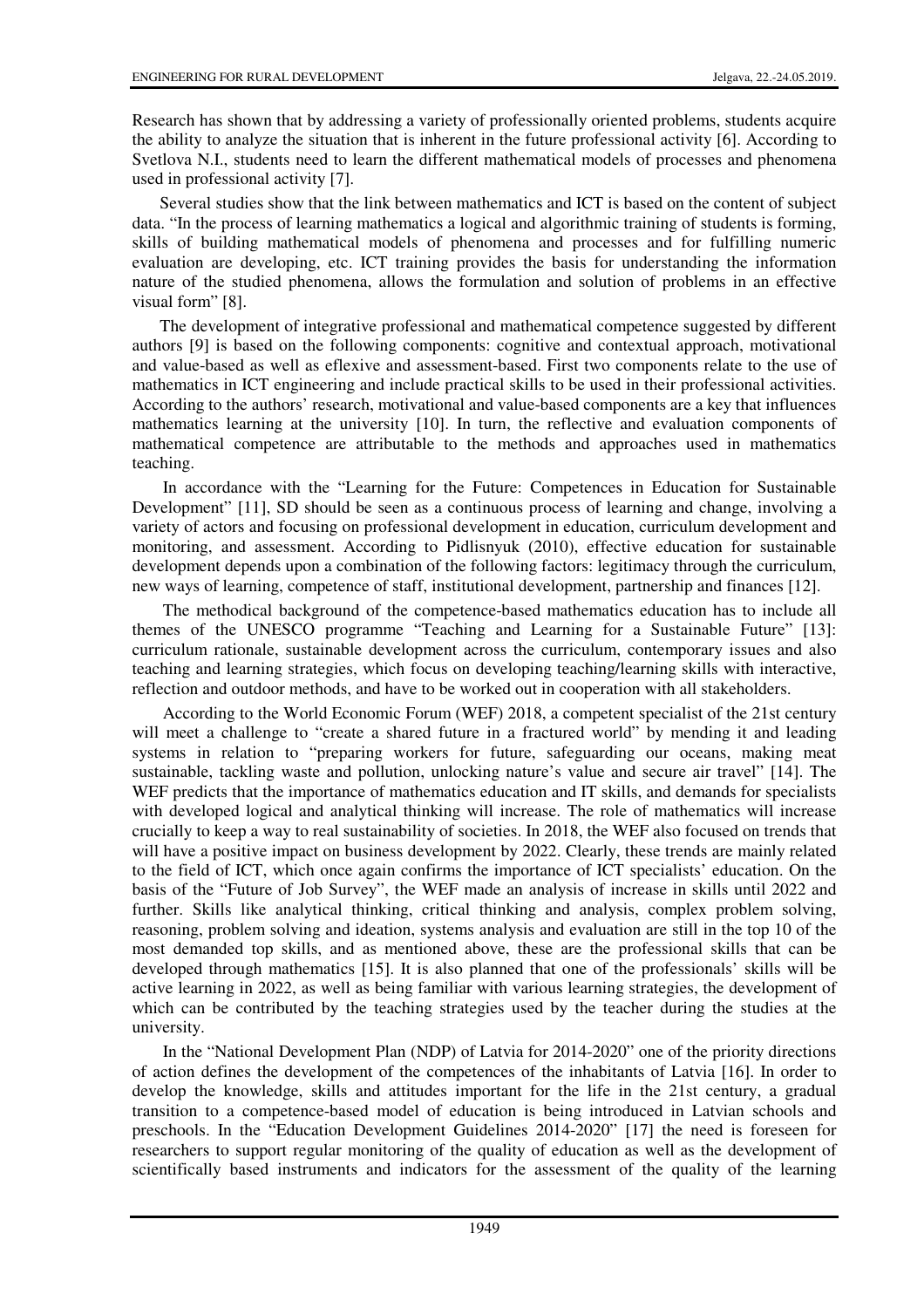environment is indicated. In the "Science, Technology Development and Innovation Guidelines 2014- 2020" [18] as one of the priorities of Latvia's growth the education system has been defined in line with modern and future labour market, which contributes to the implementation of the priorities of the national economy transformation and smart specialization strategy. As ICT has a special role in the field of smart specialization in Latvia, and the special advantages of competitiveness are seen in subsequent research and innovation in this field, building of the ICT industry specialists' competence from the perspective of sustainable development takes place.

By contributing to the building of mathematical competence and promoting the qualification of highly qualified ICT specialists necessary for SD as well as for the development of the state, Latvia is brought closer to the level of European countries and contributes to the increase of competitiveness in Latvia and its regions to the level of the rest of the European Union countries and to increase the relevance of the supply of secondary and higher education to the development trends of society. Moreover, complex problem solving, critical thinking, creativity, decision making, competences of cognitive activity and flexibility, etc., as well as effective use of ICT opportunities contribute to higher education quality and skills, which in turn contributes to SD of society by means of building a knowledge-based economy and improving the quality of life through access to knowledge and cultural resources.

Based on the UNESCO documents, the principles of Education for Sustainable Development (ESD) include: inter-disciplinarity; value-driven; critical thinking and problem solving; participatory decision-making; and applied learning, which is relevant and culturally appropriate to local and other contexts. The researches regarding ESD prove that students need to develop sustainable skills using holistic and systemic approaches, making critical judgements on real life issues, applying theory to practice and vice versa [19, 20]. Different pedagogical approaches have been identified as part of the methodical background of the competence-based mathematics education: interdisciplinary/transdisiplinary, inquiry learning, problem-based approach, self-directed/selfregulated and transformative learning, etc.

 Based on the above considerations, the authors distinguish four main components as basis for the methodical background of the competence-based mathematics education:

- 1. mathematics curriculum rationale: what kind of mathematics is needed for ICT specialists, what, how and why to teach mathemtics;
- 2. mathematical competence building: eight mathematical competences worked out by SEFI;
- 3. integrative professional and mathematical competence building: analytical skills critical thinking, problem solving; systems thinking, creativity, decision-making;
- 4. ESD appropriate pedagogical methods to ensure competencies building: task solving using IT, games, team work, work in pairs, discussion, brain storming, case stadies, project work, etc.

The framework for transformation of the mathematics education in order to build the ICT industry specialists' competences necessary for SD has been developed (Fig. 1), taking into consideration the above as well as the authors' knowledge and experience in the development and implementation of the curriculum in mathematics and competence-based education:

- 1. establish a methodology to assess ICT specialists and stakeholders (program heads, employers, decision makers, society, ICT professional organization etc.) mathematical education needs, based on SEFI, for different ICT professional fields – software engineers/ systems engineers/ database engineers/ database administrators/ computer programmers and others;
- 2. create criteria and indicators to apply SEFI mathematical competences for ICT industry specialists;
- 3. develop an integrative professional and mathematical competence structure, appropriate to SD, based on the following components described below;
- 4. develop criteria for selecting a new content and create a model with specified didactical requirements for the content and identify the math teaching methods and principles appropriate to SD contributing to mathematics competence building;
- 5. develop and implement a strategy for academic staff capacity building and empowerment for transformations in mathematics education from the prospective of sustainable development;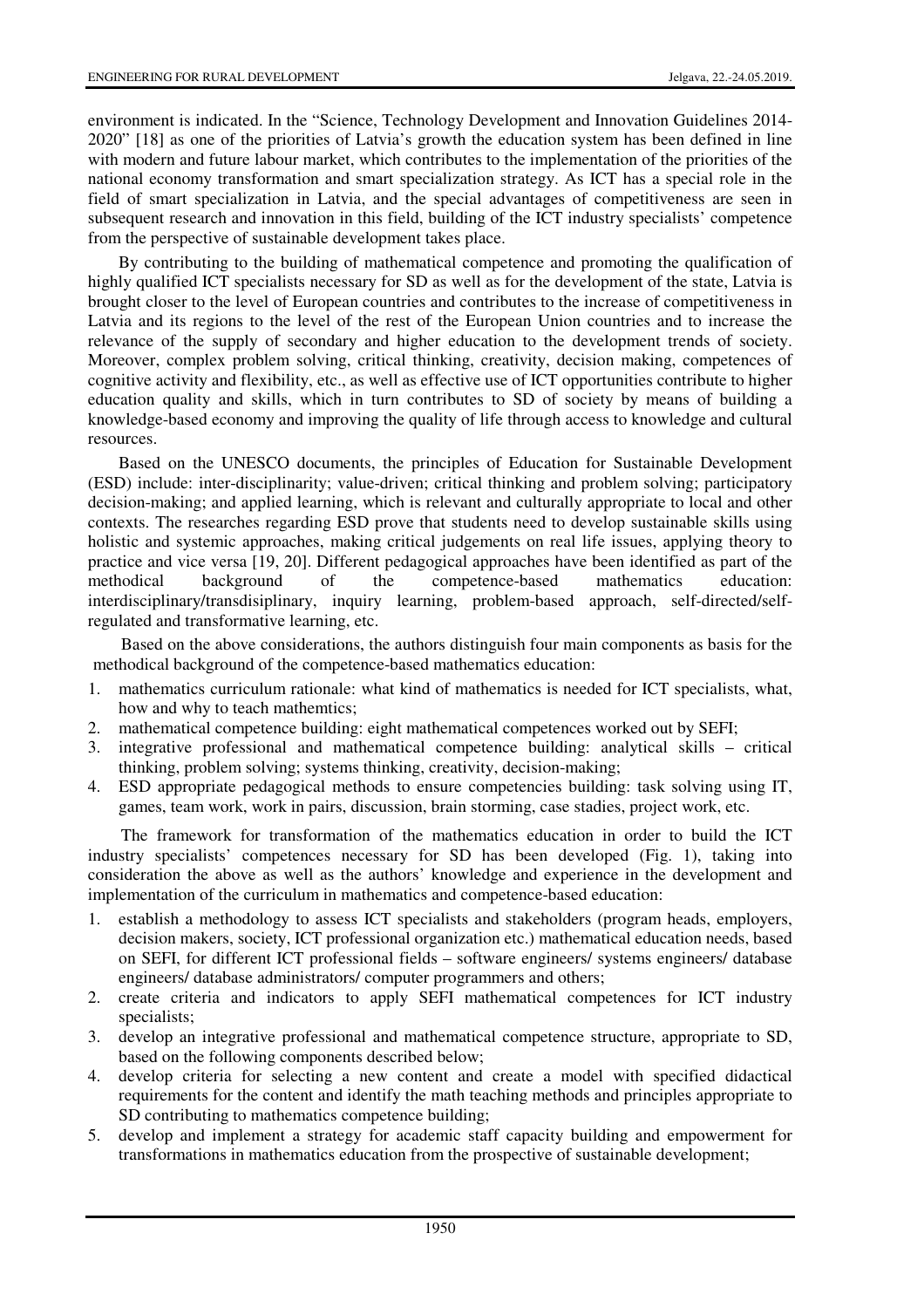- 6. create a framework to provide customized non-formal educational support for IT industry professionals to promote getting competences for living and working in the changing world with the main focus on analytical ones;
- 7. promote cooperation with the ICT industry for application and transfer of mathematical knowledge.



## Fig. 1. **Framework for transformation of mathematics education in order to build ICT industry specialists' competences**

In order to determine the requirements of the employers/labor market regarding the knowledge and skills of mathematics specialists in ICT and how the mathematical skills and knowledge acquired at the higher education institution are used in the professional activity, a survey of ICT industry specialists and graduates shall be carried out with focus on how ICT specialists with higher engineering education assess their mathematical competences; how they assess teaching/learning of mathematics at university; how mathematics is applied in the professional activities and which mathematical knowledge and competencies are necessary to perform their profesional activities as well as questions on mathematics as a real instrument of practical activities.

In order to find out the mathematics curriculum rationale, the discussion with the directors of the study programs, the deans and the teachers of professional subjects should be used as a research method. The aim of the discussions is to show the existing mathematics courses contribution for development of competences for future specialists, to show the wide range of mathematics usage in they profession in comparison with the going program as well as ask to remark what fields of mathematics are oriented to the needs and specifics of particular specialty for the purpose of practical knowledge application. The questions for discussion: what is the general educational value of mathematics; what kind of matemtics is needed for ICT specialists; what mathematical competence may be required from ICT specialist to perform the tasks of his profession; which topics of mathematics are most important in teaching mathematics to a student; what should attention be drawn to, what should be emphasized, what teaching methods should be used; the role of mathematical software in teaching mathematics has been discussed as well.

The opinion of the programme managers, the deans and the professors of professional courses is also important in determining the teaching philosophy of mathematics: emphasis on the structure, strictness of mathematics, proofs, tasks of applied nature, solution of practical problem, etc.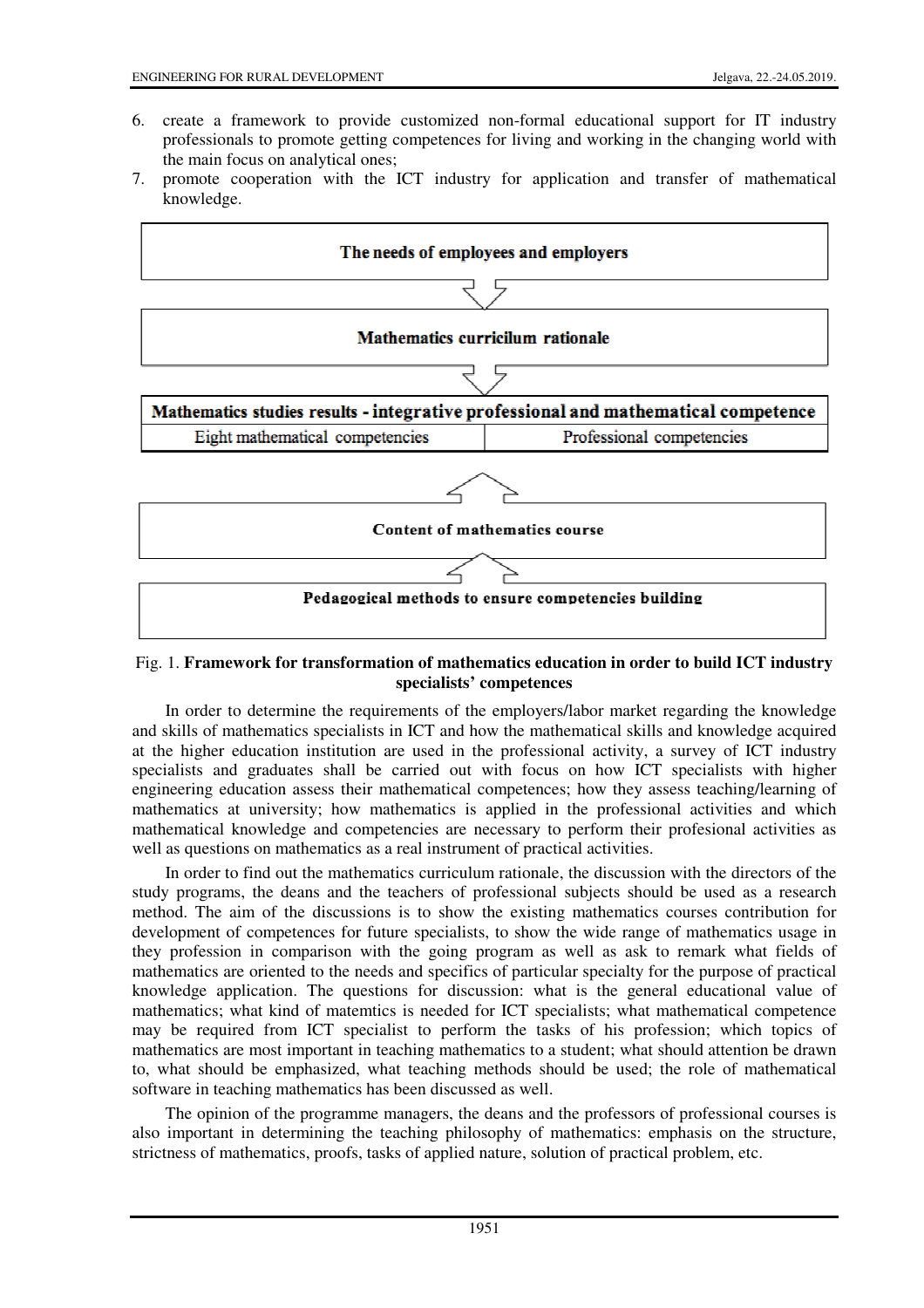Based on the opinion of the ICT specialists and the survey of the graduates, and according to the results of the discussions, the results of mathematics studies, namely, the integrative mathematical and professional competence to be achieved during the study course can be revealed.

Mathematics competence is determined according to the eight mathematical competencies defined by SEFI at three levels of development, from the ability to apply the competence in different life situations and in a new context to only reproductive level.

In view of the above theoretical considerations, it is expected that the professional skills to be developed in the course of mathematics could be analytical skills: critical thinking, problem-solving, systemic thinking, creativity and decision-making skills. There are also three levels of assessment of these competencies, similar to the assessment of mathematical competence.

The next step in the transformation of mathematics education into competence-based education to promote the competence of ICT specialists is to determine the content of a mathematics course, summarising the findings from the ICT industry specialists and graduates survey and taking into account the needs of mathematical knowledge and skills for studying other professional subjects. The content of the course should be determined by evaluating also the mathematics programs and content of other higher education institutions' ICT specialties.

Information about the pedagogical methods that contribute most to the development of mathematics and professional competences can be found in the survey of the ICT specialists and graduates. Mathematics teachers can assist the students who are currently studying mathematics in defining the SD methods with the greatest impact on mathematical and professional competence.

## **Conclusions**

- 1. As ICT has a special role in the field of smart specialization in Latvia, the building of the IT industry specialists' competence from the perspective of sustainable development takes place. And as the ICT industry is mathematics-intensive, mathematics education at university has to be transformed in order to build the ICT industry specialists' competences necessary for SD.
- 2. According to constructivism, mathematics studies have to be based on contextual, interdisciplinary and discipline-based, and information technology approaches.
- 3. Contextual approach usually is associated by the content of studies with the real-world situations of students. The contextual approach to teaching mathematics means that ICT professions require mathematical knowledge for performance of the basic tasks of professional activity.
- 4. An interdisciplinary approach to teaching blurs the lines between the subject boundaries. Interdisciplinarity usually is understood as usage of knowledge and methods of different disciplines and an ability to work on complex problems in interdisciplinary context.
- 5. There are four main components as a basis for the methodical background of the competencebased mathematics education: mathematics curriculum rationale, mathematical and integrative professional and mathematical competence development and pedagogical methods to ensure competences development.
- 6. Based on the analysis of the scientific literature, the methodical background of the competencebased mathematics education has to include the findings of research from different theoretical approaches, policy documents concerning mathematical education and professional competence as well as the views of stakeholders (program heads, graduates, employers, decision makers, society, ICT professional organization etc.) on the educational process.

## **Acknowledgements**

The paper was supported by the grant from the LLU program "Strengthening the Scientific Capacity in the LLU" No. Z32 entitled "Development of the didactical model for transforming mathematics studies into education for sustainable development".

# **References**

[1] Serve V. Teaching mathematics in secondary schools. Mathematical Education, Vol.1, 1957, pp. 22-32. (in Russian)